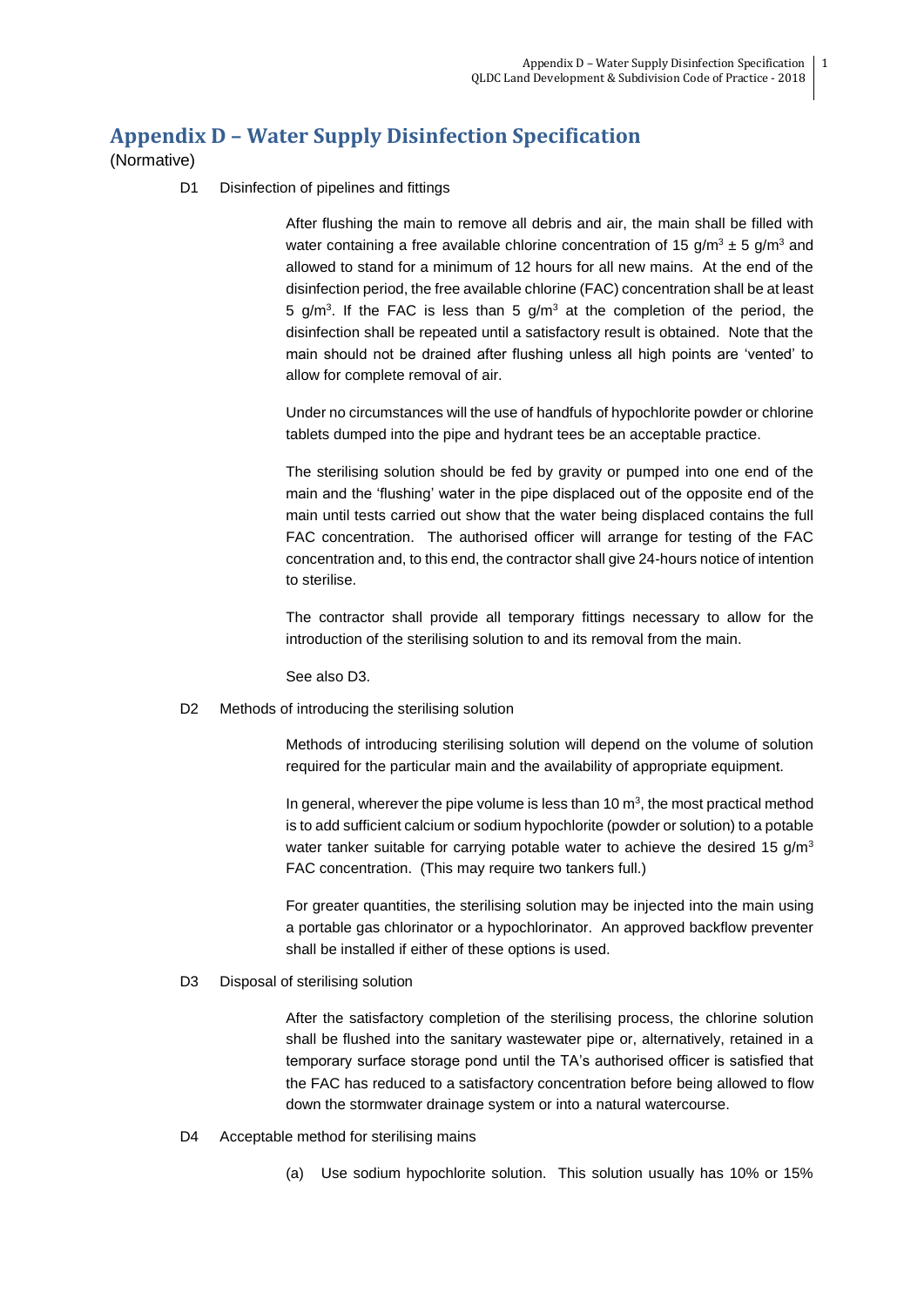FAC;

- (b) Obtain a clean water tanker, as used for potable drinking water. The tanker should have a known water capacity;
- (c) Measure the required amount of sodium hypochlorite solution into a beaker and pour it into the empty tanker;

NOTE – The final strength of the chlorine to water is to be 15  $g/m^3 \pm 5$   $g/m^3$ .

- (d) Fill the tanker to the appropriate volume and ensure the solution is well mixed;
- (e) Charge the new main with the chlorinated water from the tanker at one end of the main or into a new hydrant through a standpipe. All service pipes and hydrants shall be left open and allowed to run for a couple of minutes. The services and hydrants shall then be closed to allow the highest end of the main to fill completely;

NOTE – The main should ideally be charged from the highest point. This will allow the water to be gravity fed into the main. If this is not possible the water tanker shall have a truck mounted pump to pump the chlorinated water in.

- (f) Seal off the main and leave it charged with the chlorinated water for 24 hours;
- (g) Take samples and test for residual chlorine;
- (h) After 24 hours flush the main well until the chlorine smell is gone. Once the main is connected into the reticulation system it should be flushed thoroughly before the services are connected up.

NOTE – For large mains, a water tanker may not have the required capacity so a dose pump system shall be used and approved by the authorised officer.

Example:

A. Calculate the volume of the mains to be chlorinated, that is, 85 m of 100 mm dia. main

| Vol.                           |     | $85$ x $\pi$ x 0.1 <sup>2</sup>  | $=$ $-$ | $0.67 \text{ m}^3$ |  |  |  |
|--------------------------------|-----|----------------------------------|---------|--------------------|--|--|--|
|                                |     | 4                                |         |                    |  |  |  |
|                                |     |                                  | $=$     | 667.6 litres       |  |  |  |
| Plus 110 m of 150 mm dia. main |     |                                  |         |                    |  |  |  |
| Vol.                           | $=$ | $110 \times \pi \times 0.15^2 =$ |         | 1.944 $m3$         |  |  |  |
|                                |     | 4                                |         |                    |  |  |  |
|                                |     |                                  |         | 1.944 litres       |  |  |  |
| Total volume = $1,944 + 667.6$ |     |                                  |         | 2,611.6 litres     |  |  |  |
|                                |     |                                  |         |                    |  |  |  |

B. The total volume of 2,611.6 litres is less than the volume of the water tanker (say 5,000 litres) so calculate how many millilitres of sodium hypochlorite is required for the 5,000 litre tanker to give a final solution of 15  $g/m<sup>3</sup>$ .

$$
v = \frac{V \times c}{s \times 10}
$$

 $v =$  volume of sodium hypochlorite in ml

 $V =$  volume of water tanker